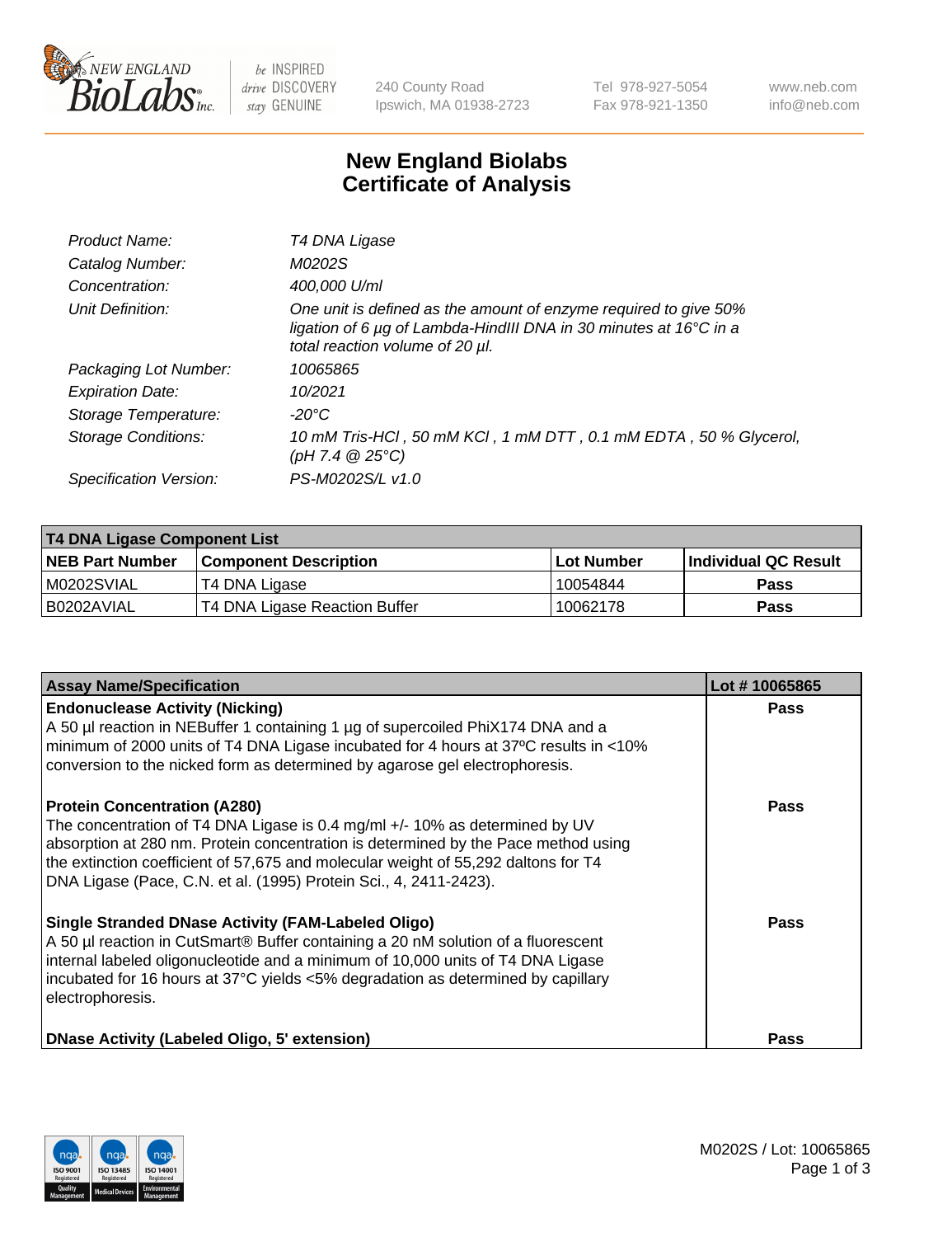

be INSPIRED drive DISCOVERY stay GENUINE

240 County Road Ipswich, MA 01938-2723 Tel 978-927-5054 Fax 978-921-1350

www.neb.com info@neb.com

| <b>Assay Name/Specification</b>                                                                                                                                                                                                                                                                                                                                                                                    | Lot #10065865 |
|--------------------------------------------------------------------------------------------------------------------------------------------------------------------------------------------------------------------------------------------------------------------------------------------------------------------------------------------------------------------------------------------------------------------|---------------|
| A 50 µl reaction in CutSmart® Buffer containing a 20 nM solution of a fluorescent<br>labeled double-stranded oligonucleotide containing a 5' extension and a minimum of<br>10,000 units of T4 DNA Ligase incubated for 16 hours at 37°C yields <5% degradation<br>as determined by capillary electrophoresis.                                                                                                      |               |
| <b>Ligation and Recutting (Terminal Integrity, Digested DNA)</b><br>A 20 µl reaction in 1X T4 DNA Ligase Reaction Buffer containing 2 µg of Lambda<br>DNA-HindIII Digest and a minimum of 4000 units of T4 DNA Ligase incubated for 16<br>hours at 37°C results in >95% ligation of the DNA fragments as determined by agarose<br>gel electrophoresis. Of these ligated fragments, >95% can be recut with HindIII. | <b>Pass</b>   |
| qPCR DNA Contamination (E. coli Genomic)<br>A minimum of 2000 units of T4 DNA Ligase is screened for the presence of E. coli<br>genomic DNA using SYBR® Green qPCR with primers specific for the E. coli 16S rRNA<br>locus. Results are quantified using a standard curve generated from purified E. coli<br>genomic DNA. The measured level of E. coli genomic DNA contamination is ≤ 1 E. coli<br>genome.        | Pass          |
| <b>DNase Activity (Labeled Oligo, 3' extension)</b><br>A 50 µl reaction in CutSmart® Buffer containing a 20 nM solution of a fluorescent<br>labeled double-stranded oligonucleotide containing a 3' extension and a minimum of<br>10,000 units of T4 DNA Ligase incubated for 16 hours at 37°C yields <5% degradation<br>as determined by capillary electrophoresis.                                               | Pass          |
| <b>Exonuclease Activity (Radioactivity Release)</b><br>A 50 µl reaction in NEBuffer 1 containing 1 µg of a mixture of single and<br>double-stranded [3H] E. coli DNA and a minimum of 2000 units of T4 DNA Ligase<br>incubated for 4 hours at 37°C releases <0.1% of the total radioactivity.                                                                                                                      | <b>Pass</b>   |
| <b>Protein Purity Assay (SDS-PAGE)</b><br>T4 DNA Ligase is ≥ 95% pure as determined by SDS-PAGE analysis using Coomassie Blue<br>detection.                                                                                                                                                                                                                                                                        | <b>Pass</b>   |
| <b>RNase Activity (Extended Digestion)</b><br>A 10 µl reaction in NEBuffer 4 containing 40 ng of a 300 base single-stranded RNA<br>and a minimum of 1 $\mu$ of T4 DNA Ligase is incubated at 37°C. After incubation for 16<br>hours, >90% of the substrate RNA remains intact as determined by gel electrophoresis<br>using fluorescent detection.                                                                 | Pass          |
| <b>Non-Specific DNase Activity (16 Hour)</b><br>A 50 µl reaction in NEBuffer 1 containing 1 µg of CIP-treated Lambda-HindIII DNA and<br>a minimum of 2000 units of T4 DNA Ligase incubated for 16 hours at 37°C results in a<br>DNA pattern free of detectable nuclease degradation as determined by agarose gel                                                                                                   | Pass          |